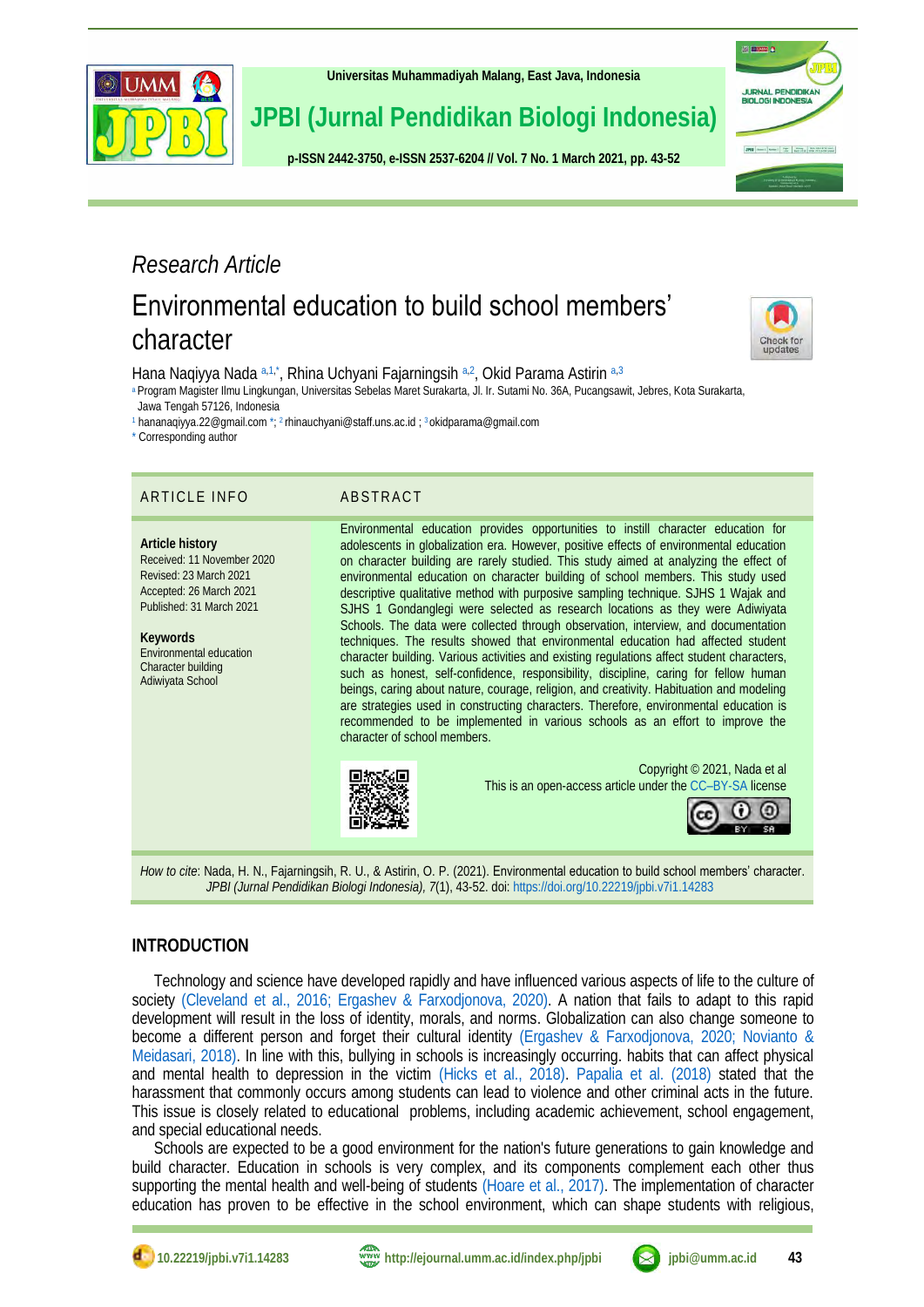honest, sincere love and nationalist characters. [\(Marini, 2018\).](#page-8-2) Therefore, character education is expected to be implemented to the younger generation from an early age.

Character education can be integrated through formal, non-formal, to informal education. Character education can not only be effectively integrated into learning, but also in extracurricular activities, sports, and students' daily activities in interacting with teachers, friends, and teaching staff in the school environmen[t \(Karo-](#page-8-3)Karo et al., 2018). One of the learning conditions that has the potential to empower students' character is environmental education-based learning conditions that appear in Adiwiyata program.

The Adiwiyata program is included in the Indonesian Ministry of Environment's program to encourage the creation of knowledge and awareness of school members in an effort to conserve the environment. The Adiwiyata program is an environmental education application to create school members who are responsible for protecting, managing and preserving the environment [\(Iswari & Utomo, 2017\).](#page-7-4) Environmental education in Adiwiyata Schools is an additional activity, integrated into subjects, and implemented in daily life [\(Alpusari,](#page-7-5)  2013). Environmental education in Adiwiyata Schools is not only for students, but also involves the local government and the surrounding community [\(Desfandi, 2015\).](#page-7-6) Adiwiyata School invites all school members to involve in waste management, crop conservation, energy-saving, healthy lifestyle, and creative activities. and conducting environmental care actions [\(Utomo et al., 2016\).](#page-9-0) Hopefully, students will inculcate the habit of baiknyadi school, home, and community.

Unfortunately, efforts to strengthen character education in Indonesia are still not running optimally. Character education has not fully integrated into schools' learning process [\(Wuryandani et al., 2016\).](#page-9-1) Various obstacles are found both from inside and outside the school because social changes in society also change their values, norms and culture [\(Yulianti et al., 2016\).](#page-9-2) Furthermore, existing educational policies and curricula do not fully support teacher competence and understanding. On the other hand, learning should not only be oriented towards cognitive abilities, but must also be oriented towards skills and attitudes aspects [\(Ahmad,](#page-7-7)  [2014;](#page-7-7) [Widiatmaka, 2016\).](#page-9-3)

As an interesting and urgent program, the Adiwiyata Program has been able to attract the attention of several researchers Some researchers link environmental literacy empowerment to the Adiwiyata program, for example research at the Adiwiyata School in Banda Aceh [\(Desfandi et al., 2017;](#page-7-8) [Kamil et al., 2020\)](#page-7-9) and in Malang [\(Nurwidodo, 2020\).](#page-8-4) Another study examined students' green behavior at Adiwiyata Schoo[l \(Rachman &](#page-8-5)  Maryani, 2018). There is also research that examines students' environmental awareness [\(Adawiah, 2019\)](#page-6-0) and environmental care attitudes at Adiwiyata Schools [\(Furda et al., 2021;](#page-7-10) [Prasetiyo et al., 2020\).](#page-8-6) Some researchers have also studied character education in Indonesia, although it is still limited to a particular focus of study. Several studies have examined the role of certain subjects in instilling student character, such as in social studies [\(Agung, 2018\)](#page-7-11) and physics subject [\(Suherman, 2018\).](#page-7-11) Another study examines the application of environment-based learning that is integrated with character education [\(Rokhman et al., 2014\).](#page-8-7) However, research that examines the role of environmental education in Adiwiyata Schools in shaping student character is still difficult to find. In line with these information, there needs to research on the influence of environmental education as a means of character building. This study aimed at analyzing the environmental education in Adiwiyata Schools and analyze the influence of environmental education on the formation of school members' character. This research is essential to know the impact of the environmental education approach in fostering good habits and its relationship with character building. Besides, the findings obtained can be the basis of development research related to character education and environmental education. The study results are also can be used as a reference in determining suitable media to implement character education.

#### **METHOD**

A qualitative descriptive design was used in this study. This study was focused on how environmental education in Adiwiyata Schools can build the character of school members. SJHS 1 Wajak and SJHS 1 Gondanglegi were chosen as research location. These two schools were chosen because they are Adiwiyata Schools located in the Malang area. The purposive sampling technique was choose as sampling technique in this study. In this case, The respondent involved in this study were respondent who have experience related to Adiwiyata. The respondent were selected based on criteria including (1) willingness to be an informant, (2) knowing the background and condition of the school, (3) understanding the student's character development strategy, and (4) directly involved with the Adiwiyata program. Respondents of this study included the principal, the deputy principal of the student affairs school, the deputy principal of the school for infrastructure, the chief executive of the Adiwiyata program, and two teachers.

Data was collected using observations, interviews, and documentation techniques. The instruments used were observation guides and interview guidelines with voice recorders and cameras. Researchers made observations to observe the entire school area and school members' activities related to character building. The observation process in the school environment includes classrooms, teacher's rooms, canteens, toilets, mosques, and activities in the classroom and outside the classroom or during breaks. Interviews were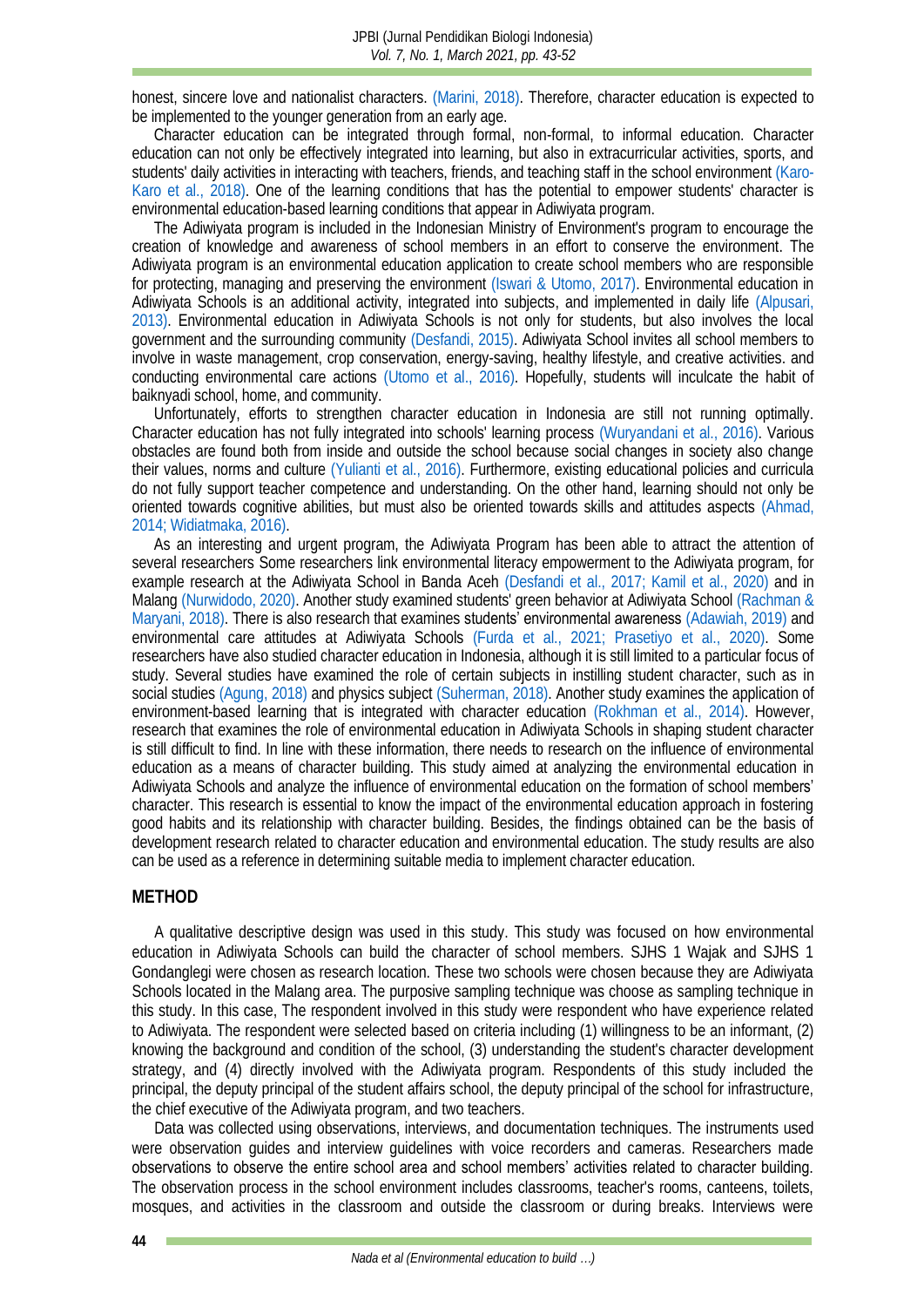conducted to dig deeper knowledge related to character building strategies through environmental education. Furthermore, the documentation process was conducted to examine Adiwiyata documents, such as award lists and recaps of activities to support the findings. The data was analyzed interactively through data reduction, organized data presentation, interpretation, and drawing conclusion (Junaid, 2018). Data validation was performed using techniques and source triangulation.

#### **RESULTS AND DISCUSSION**

This study which examines the character building of these students involves two Adiwiyata Schools as research locations. SJHS 1 Wajak was entitled as an Adiwiyata School in December 2019. Based on interviews with several teachers and supervisors of Adiwiyata, this school has a high concern for the environment since the initiation of the Adiwiyata program. This school has been active in improving all Adiwiyata aspects to obtain the "Adiwiyata Mandiri School" status. Before achieving the Adiwiyata Mandiri School status, SJHS 1 Wajak succeeded in winning the 2017 Provincial Healthy School Environment Competition. Not surprisingly, this school has various facilities related to environmental care such as bio pores, family medicinal plant gardens, school forests, organic and inorganic trash bins, lemongrass gardens, and bee farms. All of these facilities are used as learning media and familiarize students with environmental culture. SJHS 1 Gondanglegi is also a district level Adiwiyata School. This school is active in environment-based activities such as composting, waste sorting, recycling, and a healthy canteen. Efforts to internalize environmental-cultured behavior are not only about school predicates but also about student habituation in school which is very important for everyday life.

The results of interviews, observations, and documentation show that both schools use environmental education to build student character. The results of observations and interviews show that several aspects can be maximized in character building through environmental education. Character education is a major milestone in life that becomes the basis for individual growth [\(Kamaruddin, 2012\).](#page-7-12) Accompanied by academic education, character education is important for enhancing the morals of the next generation. Educational institutions have a major contribution in producing students with good academic results and virtuous character. Good character will maximize the function of the knowledge obtained to be realized in daily behavior (Nurhasanah & Nida, 2016).

Strengthening character education in Indonesia actually aims to create students with a culture and spirit of Pancasila. Related to that goal, general knowledge is not sufficient to shape student character [\(Davidson et al.,](#page-7-13)  2011). One of the methods of character education in schools is to understand, feel, and do [\(Setiawan &](#page-8-9)  Qomariyah, 2017). The daily interactions between teachers and students will channel good habits and teacher become role models for students in their behavior [\(Heriansyah, 2019\).](#page-7-14) Activities outside the classroom such as scouts also play an important role in character building, where students are directly trained to deal with real situations [\(Mislia et al., 2016\).](#page-8-10) Furthermore, due to all of those activities become their habits, students will apply what they have learned in daily activities at school and at home.

Experiential learning in environmental education provides students with learning experiences through understanding, skills training, and attitudes to form a caring character for the environment [\(Istikomayanti et al.,](#page-7-15)  2016). Environmental education is not only about learning about gardening or keeping schools clean but also learning about environmental management and social interactions between each other [\(Fahmy et al., 2015\).](#page-7-16)

In the Adiwiyata program, all school members have an important role in supporting the running of the program. The implementation of this program will result in collaboration and cooperation between components within the school. The principal is the decision maker; teachers and teaching staff are mentors and supervisors; while students carry out their responsibilities in environmental management. At Adiwiyata School, there are usually working groups that are divided according to the policies of each school. SJHS 1 Wajak divides work groups based on class with the homeroom teacher as a companion and supervisor. The workgroup moves between classes each week. There are several working groups in charge of school gardens, toilets, canteens and parks. The group trains students to be responsible for the tasks assigned to them. Collaboration is also formed because all group members supervise the work of the working group. Students work together to maintain cleanliness, monitor violations, report, and remind friends who make mistakes. Apart from working groups, students also work together to clean the school environment every 15 minutes at the start of sports time to help cleaners [\(Figure 1\)](#page-3-0). This activity also taught them that school cleanliness is a shared responsibility. The teacher divides the students into groups to clean the designated areas. The tasks carried out include: sweeping, picking up trash and placing it according to categories, and watering the plants. In addition, one group was assigned to collect from each class and then disposed of to a waste processing facility.

The school has several rules that must be obeyed by every member of the school. The rules for disposing of garbage in an appropriate place may be simple, but the habituation and example given by the teacher will affect the character of the students. Furthermore, in all areas of the school there are organic and inorganic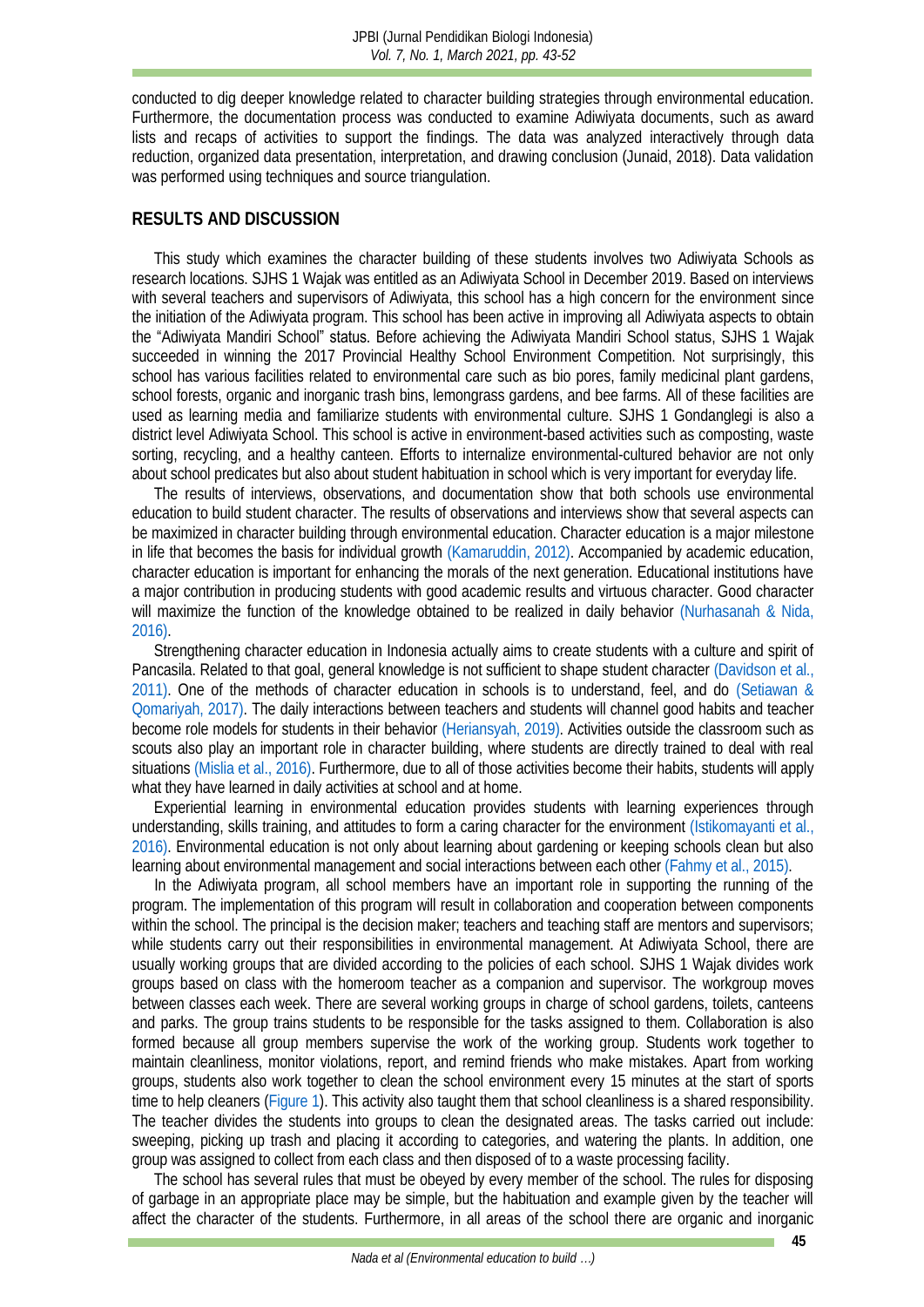trash bins. Every school member is given the knowledge to distinguish organic and inorganic waste. There is also a working group that monitors trash can violations in each class. Therefore, students are trained to be disciplined by always throwing garbage in the place provided regardless of being supervised or not. They are trained to be disciplined based on responsibility and environmental care and the school promote them to become aware with their environment.

Environmental awareness is the same as social awareness. Students are given knowledge about the importance of protecting nature and the impact of natural damage. They are also taught to protect nature for future generations. All subjects are also integrated with environmental education by raising examples or applications taken from everyday life so that they are easily understood by students. As well as environmental awareness, social care is also trained. Students are trained by sharing with the local population. SJHS 1 Wajak has partner schools and villages that were provided with training and understanding of the Adiwiyata program. Students also participate in helping the local community. Meanwhile, students are not only trained to care about the environment but also care for social creatures.

<span id="page-3-0"></span>

**Figure 1.** students work together to clean the school environment every 15 minutes at the beginning of sports time

Based on observations in SJHS 1 Wajak and SJHS 1 Gondanglegi, these two schools have healthy canteens that sell healthy food without additives. The cafeteria at SJHS1 Wajak received stars from the Food and Drug Administration and the Ministry of Health. The food sold is varied and healthy. All food tastes good even when steamed or grilled. The food sold is also plastic-free and additive-free. The canteen also does not provide excessive fry [\(Figure 2\)](#page-3-1). Research by [Hanum \(2016\)](#page-7-17) stated that fried foods are the highest contributor to trans fat, which is recommended to consume less than 1% of the daily calories needed. Excess consumption can trigger the blockage of blood vessels which increases the risk of heart attack.

<span id="page-3-1"></span>

**Figure 2.** Healthy food canteen in research locations

Food items sold in the canteen also use fresh and homemade ingredients. Canteen staff are given training to use healthy food ingredients without preservatives. For example, black grass jelly which is often used as an ingredient in drinks because it tastes good and is easily combined with other ingredients. Black grass jelly is an ingredient that is easily available in the market at a low price. In addition, counseling by the health center regarding the cleanliness of foodstuffs was the reason the canteen officers decided to make grass jelly instead of buying at the market. Apart from being healthy, they are also more cost effective, even though the process is more complicated. One respondent stated that he paid attention to the effect of the materials he used on the health of students and all school members. This resulted in environmental awareness and social concern from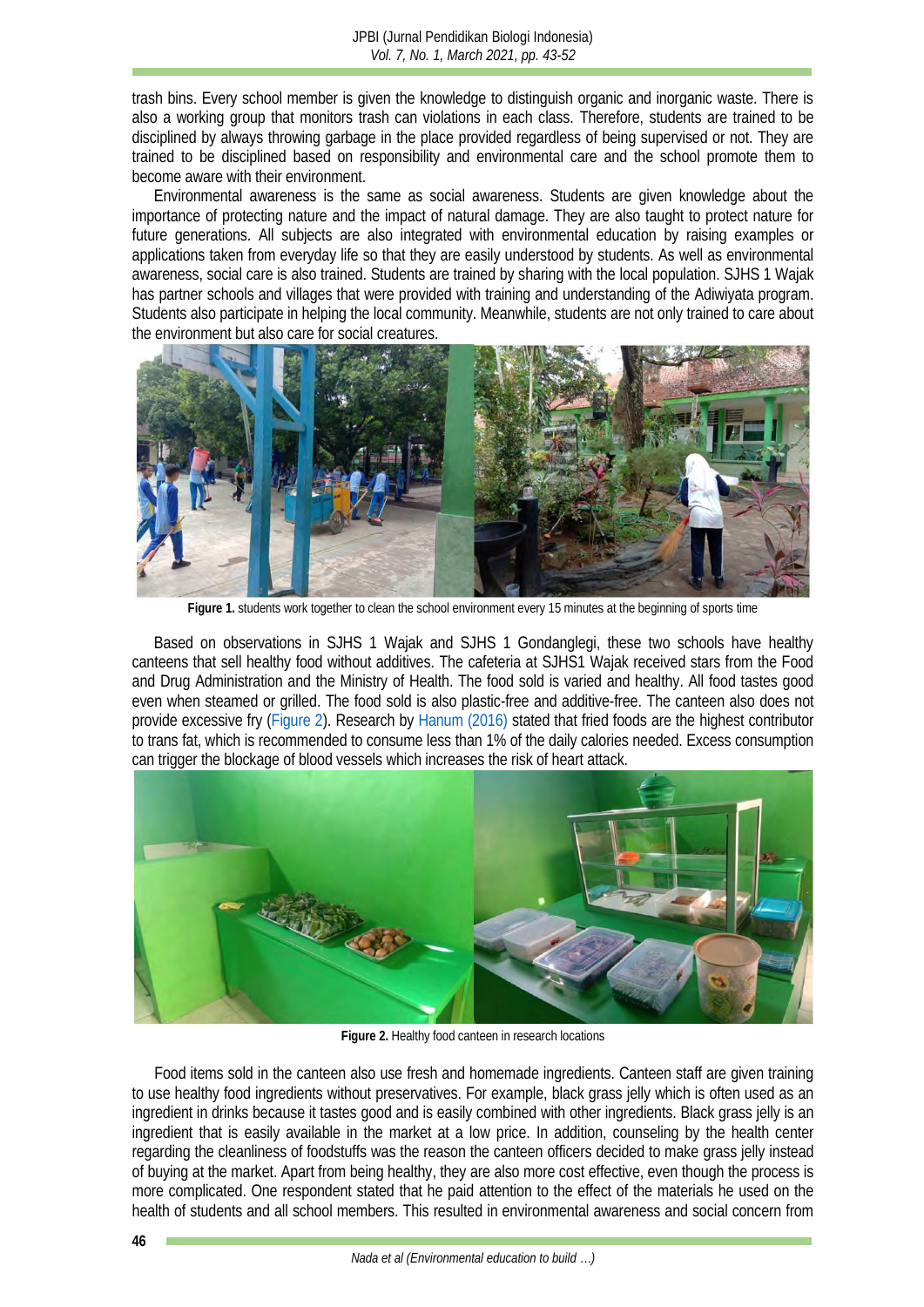the canteen staff and teachers. Without their awareness, a healthy canteen will not exist and cannot be implemented. This healthy canteen aims to familiarize school residents to care about health by consuming nutritious food.

A healthy canteen is not only about healthy food, but students are also taught to be disciplined and responsible for returning cutlery. This canteen does not use plastic wrap to familiarize students with using containers when buying food. The working group supervised students who did not return the container to its place and fined them for breaking the rules. Besides being trained in discipline, students are also trained to be honest. They are prohibited from bringing packaged snacks from home. There is a random bag check at least once a week. Students are trained to be disciplined in obeying rules. Students who deliberately bring packaged snacks are asked to be honest and collect them to return after school. The teachers advised that it was all for the good of the students and for a more sustainable environment.

In addition to the healthy canteen concept, the canteen at SJHS 1 Gondanglegi also uses the honesty canteen concept. No cashier supervises payments; the student pays and gets the change at the space provided. This concept has been running for more than 5 years. Honesty of students is trained by paying according to what they take. According to canteen staff, the amount of money earned is more than the proceeds from sales. This shows that the honesty canteen can train students to be honest in everyday life.

<span id="page-4-0"></span>

Figure 3. The appearance of garden in school (seeds brought by 7<sup>th</sup> grade students for the 2019-2020 school year)

Furthermore, both SJHS 1 Wajak and SJHS 1 Gondanglegi have gardening activities. Farming, composting and biopori are some of the weekly and monthly activities. Farming activities are usually carried out at the beginning of the new school year. Students are asked to bring seeds to be planted together in the school garden [\(Figure 3\)](#page-4-0). SJHS 1 Gondanglegi utilizes the front area of the class to be managed by each class. SJHS 1 Wajak has a large school garden area. The area is divided into several parts, such as the plant nursery area around the teacher's room, the garden area in front of the school, the area for family medicinal plants, and the lemongrass garden area for cultivation. This activity can make students care for and preserve plants. The teacher includes a religious aspect in this activity. Students are asked to take care of plants as a form of gratitude for God's blessings and creations. Plants are one of God's blessings that produce oxygen that humans need to survive.

The other activity in Adiwiyata School is composting and make Bio Pori. Composting is done 4 to 5 times a year. Bio Pori is filled every day or every time you find leaf litter. The school has the slogan "Look at the trash to get it" so that the school environment looks very clean by getting students accustomed to picking up the trash they find. Plants are cared for every day by the person in charge or the working group in charge. Students are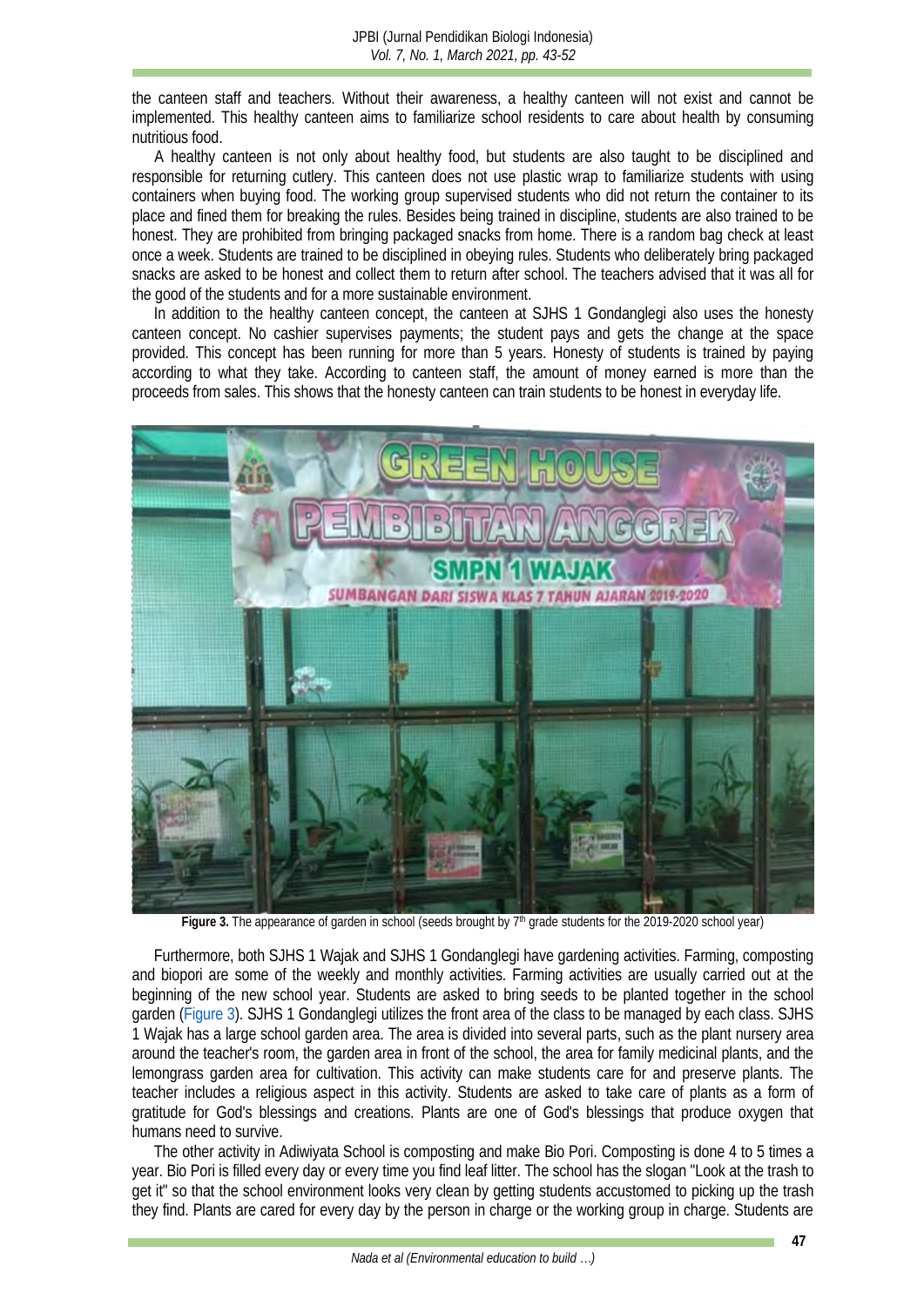trained to be creative in managing the park and to work hard and be active in farming activities outside the classroom learning. In addition, in their spare time, students are given positive activities.

Furthermore, the predicate "Adiwiyata Mandiri" means that SJHS 1 Wajak has connections with several schools and other agencies such as health centers, village offices, plantations, and the community around the school. This condition allows this school to get guest visits for comparative studies or counseling. This is of course the teacher's concern to give students an example of how to be friendly and polite. Students are always reminded to behave properly when there are guests or not. They are also trained to communicate well. All students were given the same opportunity to study environmental education, explain the work program of the entire working group, or explain daily activities at school [\(Figure 4\)](#page-5-0). Some students serve as guides while others supervise explaining the work program of each work group. Thus, not only students who supervise learning but also all students must learn to have the same understanding. They learn to be confident and dare to speak in front of a crowd. Then, based on the results of interview, some students gave good responses. Students who do not understand politely invite their friends to help answer the researchers' questions. They readily help the researcher when he has a problem. The results of an interview with one of the teachers suggested that this polite and friendly attitude carried over when students did activities outside of school. They tend to behave well when participating in activities outside of school. This habit represents their characteristics and is recognized by other schools.

<span id="page-5-0"></span>

**Figure 4.** Students are well trained to explaine their school environment

As like other Adiwiyata School, SJHS 1 Wajak have enough green open space. Trees, grass, family medicinal plants, and other green plants thrive in the school environment. The air circulation and lighting in the classroom are well designed to be environmentally friendly and energy efficient. In addition to supporting character building, Adiwiyata School is very supportive of students to be able to study well and calmly. According to [Kweon et al. \(2017\),](#page-8-11) trees should be nurtured and increased in number to reduce stress and restore mental fatigue to students. Stress levels can be reduced by increasing exposure to natural elements such as trees, grass or shrubs [\(Jiang et al., 2015\).](#page-7-18)

Environmental education at Adiwiyata School is one way of carrying out character education by promoting exemplary and habituation [\(Rokhman et al., 2014\).](#page-8-7) Good behavior can be managed through competence, desire, and behaviors [\(Pane & Patriana, 2016\).](#page-8-12) Students are motivated by various interesting activities outside the classroom to arouse their desire and increase their competence. Indirectly, student behavior is closely related to the intention to act. The intensity of student involvement in environmental activities will affect their personality, shape their responsibility, and result in a good perspective and management skills [\(Pratiwi et al.,](#page-8-13)  2019). The educational program in the Adiwiyata frame has many innovations and strategies to shape character. According to [Meindl, Quirk, & Graham \(2018\),](#page-8-14) the best strategy for improving student morale is by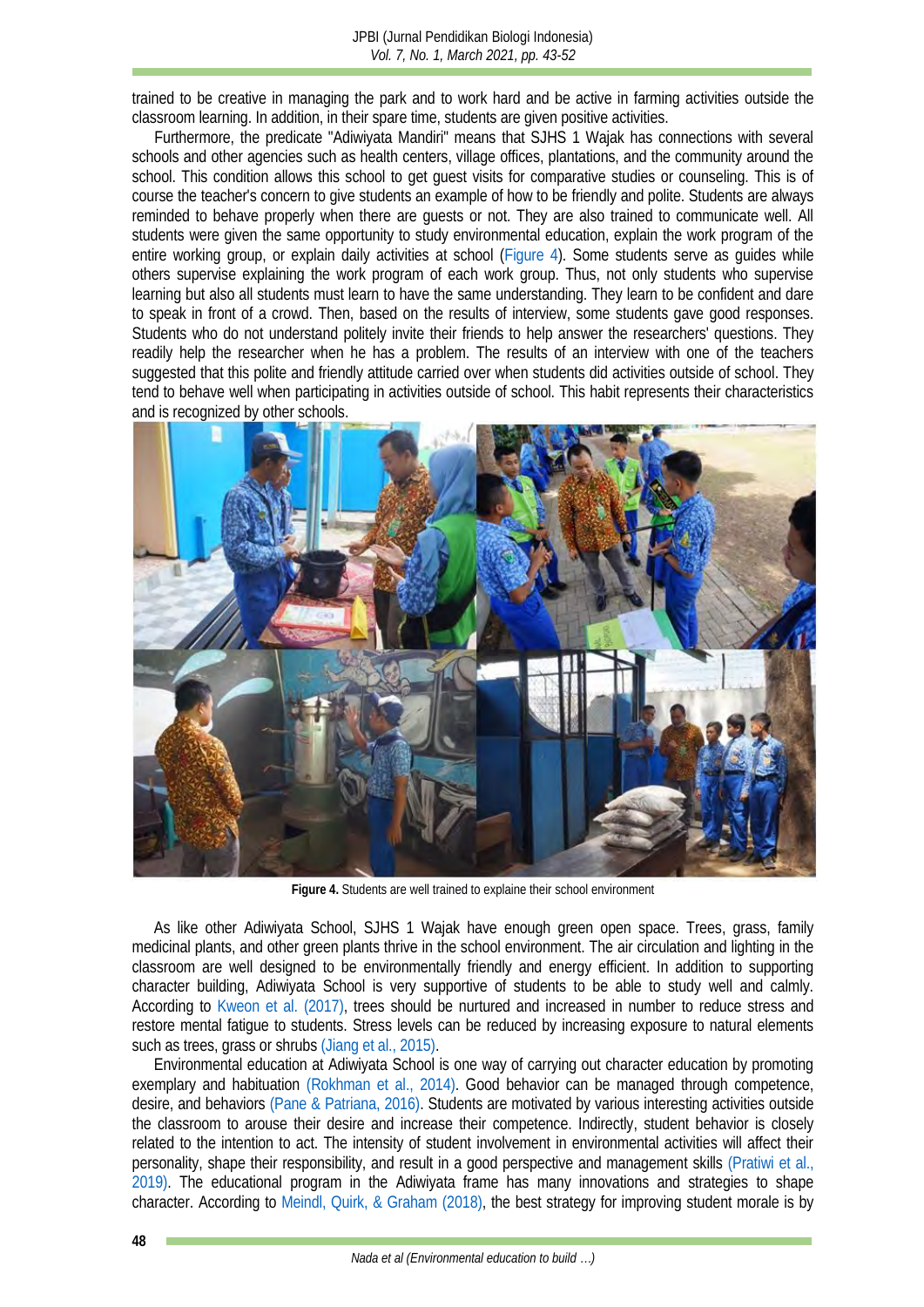doing "secretly". Secretly means that moral education is not automatically given to students but is integrated into their daily activities. Moral education will be more effective and efficient by emphasizing self-control and humility. Self-control and emotional intelligence are positively associated with shaping the character of students in the school [\(Siregar et al., 2018\).](#page-8-15) These two abilities will build socialization between physical, social, cognitive, and emotional development.

The Adiwiyata program aims to create an environmentally friendly school with the hope of increasing the character of caring for the environment in all school members. [\(Iswari & Utomo, 2017\).](#page-7-4) Environmental education teaches students about the good and bad effects of their actions. It builds students' skills and attitudes to reinforce their thinking, uphold their values in life, and influence them in making decisions [\(Teksoz,](#page-9-4)  2011). Environmental education obtained by students affects the process of problem solving and finding solutions, so that students are interested in behaving well towards the environment through small actions that they can do independently [\(Husamah et al., 2020\).](#page-7-19) [Lestari \(2018\)](#page-8-16) found that the internalization of environmental awareness values is accompanied by the formation of several characters such as independence, creativity, discipline, religiosity, curiosity, and responsibility. The participation of school members in environmental conservation is based on good morals by having the characters of discipline, responsibility, and high concern [\(Situmorang & Tarigan, 2018\).](#page-8-17) The findings show that some characters are formed by habituation and modeling in students' daily activities at school. Honesty, confidence, responsibility, discipline, social care, caring for nature, courage, religiosity, and creativity are embedded in Adiwiyata activities. School members are unintentionally invited to do things repeatedly and make it a habit, affecting their behaviors and shaping their characters.

The Adiwiyata program is now being implemented in more schools in Indonesia. However, this program has not been implemented in all regions of Indonesia. Environmental education in the Adiwiyata program must be implemented optimally by all schools in Indonesia with the hope that character development can be carried out well. Thus, the future generations of the nation can be educated and have better morals. Furthermore, The Adiwiyata program worked well with the support of school principals and teachers. The role of the principal is very large in the running of the program [\(Lasno et al., 2019\).](#page-8-18) As a leader, the principal can influence and encourage members to achieve a goal. The results of observations and interviews show that several school principals of SJHS 1 Wajak indicate that this school principal is an environmentally sound leader. In line with this, teachers also have very high motivation for environmental management [\(Indiani et al., 2020\).](#page-7-20)

Apart from providing significant findings, this study has limitations because it was only conducted in SJHS 1 Wajak and SJHS 1 Gondanglegi. The results obtained may differ from one school to another even though it is the same as the Adiwiyata program. The consistency of participation and the level of adiwiyata influence the development of each school. Constraints, challenges at each Adiwiyata level and each school are different from one another, so that each school results in different results. This research is also limited to analyzing the implementation and influence of environmental education on character building efforts. Therefore, it is necessary to conduct further studies regarding the effectiveness of the Adiwiyata program as a means of character building.

#### **CONCLUSION**

Character building can be done through education organized by the school environment. Environmental education at Adiwiyata School is a program that invites students to care about their environment and participate actively in environmental conservation. SJHS 1 Wajak and SJHS 1 Gondanglegi are Adiwiyata Schools that carry out participatory and sustainable environmental education. Various positive activities in environmental education at Adiwiyata School are found both inside and outside the classroom. The strategies used to build student character through environmental education are habituation in daily life and exemplary by teachers and staff. Some of the existing activities and regulations affect the personality of students to become honest, responsible, religious, and creative.

Environmental education through the Adiwiyata program provides good benefits for efforts to develop student character. However, the Adiwiyata program evaluation also needs to be improved so that environmental education can be carried out optimally and helps shape the character of the school community. In addition, this research is still limited to an analysis related to the implementation and influence of environmental education on character building efforts. Other research is needed regarding the effectiveness of the Adiwiyata program as a means of character development in Indonesia.

#### **REFERENCES**

<span id="page-6-0"></span>Adawiah, R. (2019). Implementation of Adiwiyata program to build environmental awareness. *Journal of*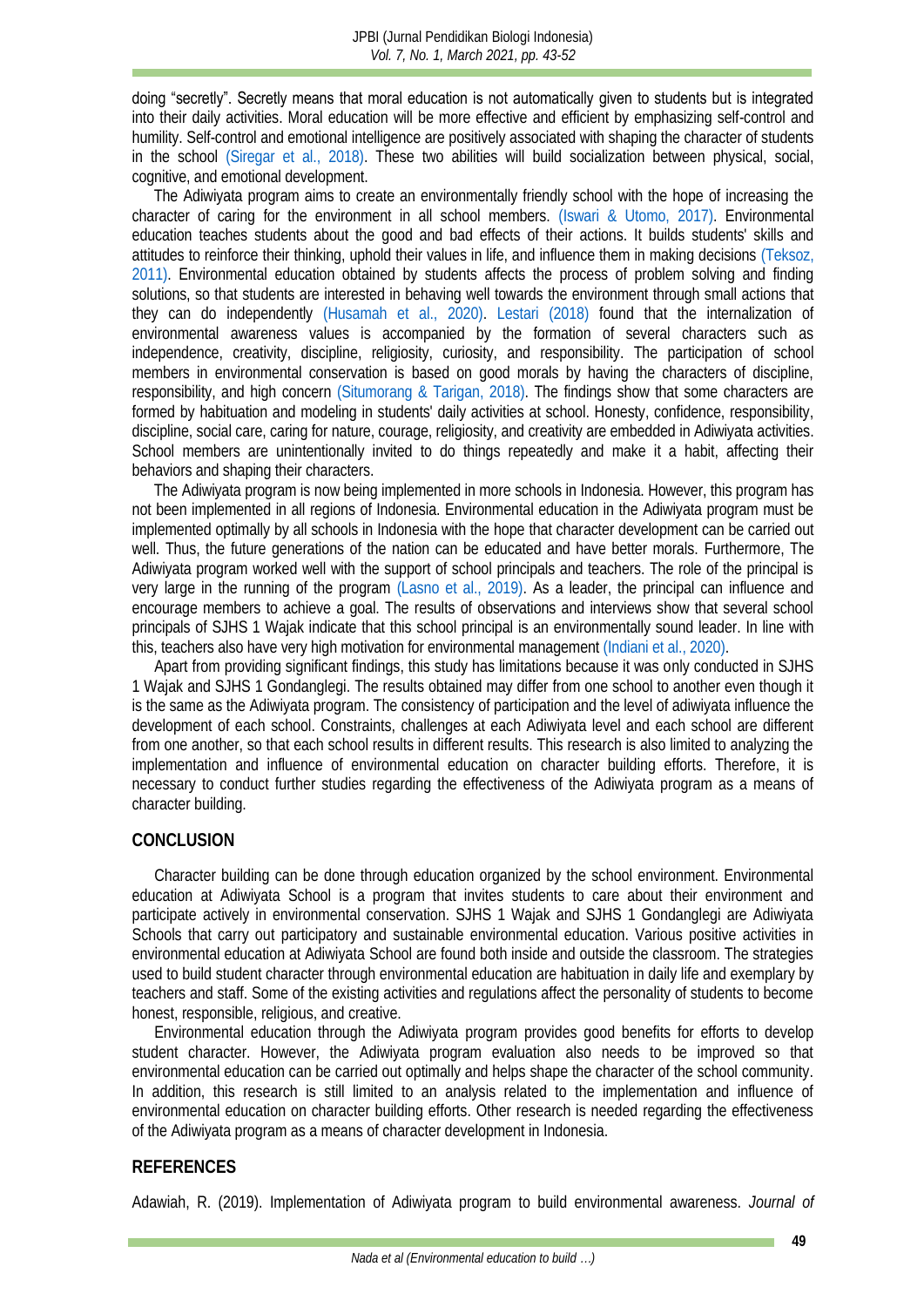*Wetlands Environmental Management*, *7*(2), 106–114.<https://doi.org/10.20527/jwem.v7i2.196>

- <span id="page-7-11"></span>Agung, L. (2018). Character education integration in social studies learning. *Historia: Jurnal Pendidik dan Peneliti Sejarah*, *12*(2), 392–403[. https://doi.org/10.17509/historia.v12i2.12111](https://doi.org/10.17509/historia.v12i2.12111)
- <span id="page-7-7"></span>Ahmad, T. A. (2014). Kendala guru dalam internalisasi nilai karakter pada pembelajaran sejarah. *Khasanah Pendidikan*, *7*(1), 1–15.<https://doi.org/10.30595/jkp.v7i1.664>
- <span id="page-7-5"></span>Alpusari, M. (2013). Analisis kurikulum pendidikan lingkungan hidup pada sekolah dasar Pekanbaru. *Primary: Jurnal Pendidikan Guru Sekolah Dasar*, *2*(2), 10–17.<https://doi.org/10.33578/jpfkip.v2i02.1957>
- <span id="page-7-0"></span>Cleveland, M., Rojas-Méndez, J. I., Laroche, M., & Papadopoulos, N. (2016). Identity, culture, dispositions and behavior: A cross-national examination of globalization and culture change. *Journal of Business Research*, *69*(3), 1090–1102.<https://doi.org/10.1016/j.jbusres.2015.08.025>
- <span id="page-7-13"></span>Davidson, M., Khmelkov, V., Baker, K., & Lickona, T. (2011). Values education: The Power2Achieve approach for building sustainability and enduring impact. *International Journal of Educational Research*, *50*(3), 190–197.<https://doi.org/10.1016/j.ijer.2011.07.006>
- <span id="page-7-6"></span>Desfandi, M. (2015). Mewujudkan masyarakat berkarakter peduli lingkungan melalui program Adiwiyata. *SOSIO DIDAKTIKA: Social Science Education Journal*, *2*(1), 31–37. [https://doi.org/10.15408/sd.v2i1.](https://doi.org/10.15408/sd.v2i1.1661) [1661](https://doi.org/10.15408/sd.v2i1.1661)
- <span id="page-7-8"></span>Desfandi, M., Maryani, E., & Disman, D. (2017). Building ecoliteracy through Adiwiyata program (study at Adiwiyata school in Banda Aceh). *Indonesian Journal of Geography*, *49*(1), 51–56. [https://doi.org/](https://doi.org/10.22146/ijg.11230) [10.22146/ijg.11230](https://doi.org/10.22146/ijg.11230)
- <span id="page-7-1"></span>Ergashev, I., & Farxodjonova, N. (2020). Integration of national culture in the process of globalization. *Journal of Critical Reviews*, *7*(02), 477–479[. https://doi.org/10.31838/jcr.07.02.90](https://doi.org/10.31838/jcr.07.02.90)
- <span id="page-7-16"></span>Fahmy, R., Bachtiar, N., Rahim, R., & Malik, M. (2015). Measuring student perceptions to personal characters building in education: An Indonesian case in implementing new curriculum in high school. *Procedia - Social and Behavioral Sciences*, *211*, 851–858[. https://doi.org/10.1016/j.sbspro.2015.11.112](https://doi.org/10.1016/j.sbspro.2015.11.112)
- <span id="page-7-10"></span>Furda, M., Sudiyanto, & Yusup, Y. (2021). The comparison of the attitude of caring to the environment among the student of adiwiyata school and non adiwiyata school. *{IOP} Conference Series: Earth and Environmental Science*, *683*(1), 12051[. https://doi.org/10.1088/1755-1315/683/1/012051](https://doi.org/10.1088/1755-1315/683/1/012051)
- <span id="page-7-17"></span>Hanum, Y. (2016). Dampak bahaya makanan gorengan bagi jantung. *Jurnal Keluarga Sehat Sejahtera*, *14*(2). <https://doi.org/10.24114/jkss.v14i28.4700>
- <span id="page-7-14"></span>Heriansyah, H. (2019). The importance of character education: the english teacher's efforts and challenges in students'character building. *International Conference on Early Childhood Education*, 429–434. [http://](http://jurnal.unsyiah.ac.id/ICECED/article/view/13727) [jurnal.unsyiah.ac.id/ICECED/article/view/13727](http://jurnal.unsyiah.ac.id/ICECED/article/view/13727)
- <span id="page-7-2"></span>Hicks, J., Jennings, L., Jennings, S., Berry, S., & Green, D.-A. (2018). Middle school bullying: student reported perceptions and prevalence. *Journal of Child and Adolescent Counseling*, *4*(3), 195–208. [https://doi.](https://doi.org/10.1080/23727810.2017.1422645) [org/10.1080/23727810.2017.1422645](https://doi.org/10.1080/23727810.2017.1422645)
- <span id="page-7-3"></span>Hoare, E., Bott, D., & Robinson, J. (2017). Learn it, live it, teach it, embed it: implementing a whole school approach to foster positive mental health and wellbeing through positive education. *International Journal of Wellbeing*, *7*(3), 56–71.<https://doi.org/10.5502/ijw.v7i3.645>
- <span id="page-7-19"></span>Husamah, H., Miharja, F. J., & Hidayati, D. A. (2020). Environmental literacy of islamic boarding school students: study in MA Bilingual-Sidoarjo, East Java, Indonesia. *Prisma Sains: Jurnal Pengkajian Ilmu Dan Pembelajaran Matematika Dan IPA IKIP Mataram*, *8*(1), 57–68. [https://doi.org/10.33394/j](https://doi.org/10.33394/j-ps.v8i1.2766)[ps.v8i1.2766](https://doi.org/10.33394/j-ps.v8i1.2766)
- <span id="page-7-20"></span>Indiani, I., Setiadi, D., & Waluyo, U. (2020). Kepemimpinan kepala sekolah dan dampaknya terhadap pengelolaan pada SMA Tegar Kelana Suranadi. *JISIP (Jurnal Ilmu Sosial Dan Pendidikan)*, *4*(3), 194– 202.<https://doi.org/10.36312/jisip.v4i3.1187>
- <span id="page-7-15"></span>Istikomayanti, Y., Suwono, H., & Irawati, M. H. (2016). Experential learning group investigation as effort to developt environmental literacy ability at 5th Grade Students of Madrasah Ibtidaiyah. *JPBI (Jurnal Pendidikan Biologi Indonesia)*, *2*(1), 57–71.<https://doi.org/10.22219/jpbi.v2i1.3372>
- <span id="page-7-4"></span>Iswari, R. D., & Utomo, S. W. (2017). Evaluasi penerapan program Adiwiyata untuk membentuk perilaku peduli lingkungan di kalangan siswa (Kasus: SMA Negeri 9 Tangerang Selatan dan MA Negeri 1 Serpong). *Jurnal Ilmu Lingkungan*, *15*(1), 35[. https://doi.org/10.14710/jil.15.1.35-41](https://doi.org/10.14710/jil.15.1.35-41)
- <span id="page-7-18"></span>Jiang, B., Larsen, L., Deal, B., & Sullivan, W. C. (2015). A dose–response curve describing the relationship between tree cover density and landscape preference. *Landscape and Urban Planning*, *139*, 16–25. <https://doi.org/10.1016/j.landurbplan.2015.02.018>
- <span id="page-7-12"></span>Kamaruddin, S. A. (2012). Character education and students social behavior. *Journal of Education and Learning (EduLearn)*, *6*(4), 223.<https://doi.org/10.11591/edulearn.v6i4.166>
- <span id="page-7-9"></span>Kamil, P. A., Putri, E., Ridha, S., Utaya, S., Sumarmi, & Utomo, D. H. (2020). Promoting environmental literacy through a green project: a case study at adiwiyata school in Banda Aceh City. *{IOP} Conference*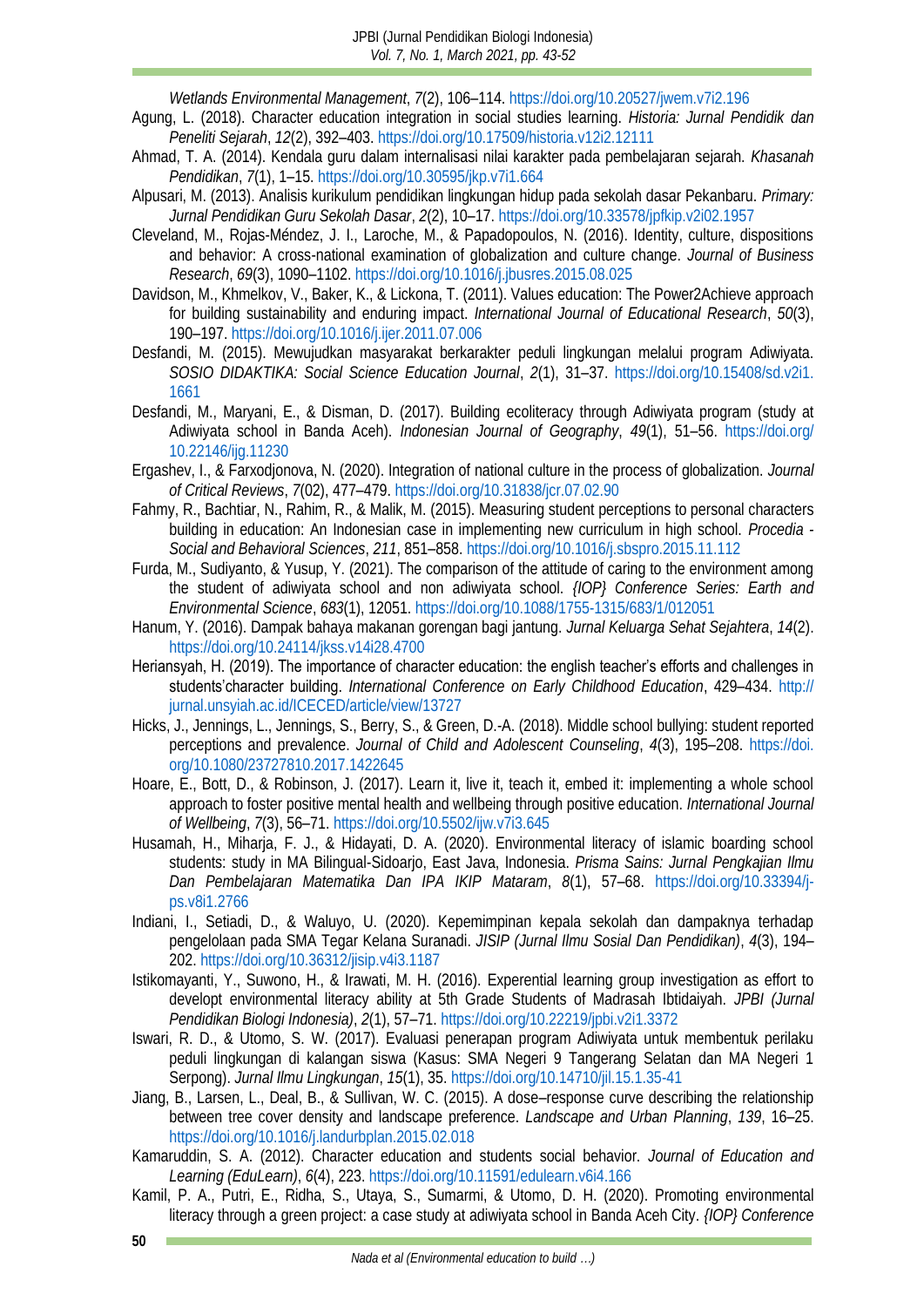- <span id="page-8-3"></span>*Series: Earth and Environmental Science*, *485*, 12035[. https://doi.org/10.1088/1755-1315/485/1/012035](https://doi.org/10.1088/1755-1315/485/1/012035) Karo-karo, A. A. P., Sinulingga, A., & Dewi, R. (2018). Character building in full day school, extracurricular and student athletes. *Proceedings of the 3rd Annual International Seminar on Transformative Education and Educational Leadership (AISTEEL 2018)*, 244–246[. https://doi.org/10.2991/aisteel-18.2018.52](https://doi.org/10.2991/aisteel-18.2018.52)
- <span id="page-8-11"></span>Kweon, B.-S., Ellis, C. D., Lee, J., & Jacobs, K. (2017). The link between school environments and student academic performance. *Urban Forestry & Urban Greening*, *23*, 35–43. [https://doi.org/10.1016/j.ufug.](https://doi.org/10.1016/j.ufug.2017.02.002) [2017.02.002](https://doi.org/10.1016/j.ufug.2017.02.002)
- <span id="page-8-18"></span>Lasno, Suriansyah, A., & Saleh, M. (2019). School principal's role in the implementation of school-based management for Adiwiyata program. *European Journal of Education Studies*, *11*(5), 105–122. [https://](https://doi.org/10.5281/zenodo.2583734) [doi.org/10.5281/zenodo.2583734](https://doi.org/10.5281/zenodo.2583734)
- <span id="page-8-16"></span>Lestari, Y. (2018). Penanaman nilai peduli lingkungan dalam pembelajaran ilmu pengetahuan alam. *TRIHAYU: Jurnal Pendidikan Ke-SD-An*, *4*(2), 332–337[. https://doi.org/10.30738/trihayu.v4i2.2238](https://doi.org/10.30738/trihayu.v4i2.2238)
- <span id="page-8-2"></span>Marini, A. (2018). Implementation of character building at elementary schools: Cases of Indonesia. *Proceeding International Conference on University and Intellectual Culture*, *1*(1), 60–71. [http://seminars.](http://seminars.unj.ac.id/icuic/wp-content/uploads/2018/08/7.-Implementation-of-Character-Building-at-Elementary-Schools-Cases-of-Indonesia-by-Arita-Marini-Universitas-Negeri-Jakarta.pdf) [unj.ac.id/icuic/wp-content/uploads/2018/08/7.-Implementation-of-Character-Building-at-Elementary-Sch](http://seminars.unj.ac.id/icuic/wp-content/uploads/2018/08/7.-Implementation-of-Character-Building-at-Elementary-Schools-Cases-of-Indonesia-by-Arita-Marini-Universitas-Negeri-Jakarta.pdf) [ools-Cases-of-Indonesia-by-Arita-Marini-Universitas-Negeri-Jakarta.pdf](http://seminars.unj.ac.id/icuic/wp-content/uploads/2018/08/7.-Implementation-of-Character-Building-at-Elementary-Schools-Cases-of-Indonesia-by-Arita-Marini-Universitas-Negeri-Jakarta.pdf)
- <span id="page-8-14"></span>Meindl, P., Quirk, A., & Graham, J. (2018). Best practices for school-based moral education. *Policy Insights from the Behavioral and Brain Sciences*, *5*(1), 3–10[. https://doi.org/10.1177/2372732217747087](https://doi.org/10.1177/2372732217747087)
- <span id="page-8-10"></span>Mislia, M., Mahmud, A., & Manda, D. (2016). The implementation of character education through scout activities. *International Education Studies*, *9*(6), 130–138. <https://doi.org/10.5539/ies.v9n6p130>
- <span id="page-8-0"></span>Novianto, V., & Meidasari, V. E. (2018). Building students'character by engaging social studies issues in language teaching. *Language in the Online & Offline World 6: The Fortitude*, 349–353. [https://www.researchgate.net/profile/Gabriel-Fajar-Sasmita-Aji/project/The-Concept-of-Home-in-VS-Nai](https://www.researchgate.net/profile/Gabriel-Fajar-Sasmita-Aji/project/The-Concept-of-Home-in-VS-Naipauls-THE-ENIGMA-OF-ARRIVAL-Postcolonial-Studies/attachment/5afe6f0b4cde260d15df6526/AS:627520735043585@1526624010579/download/Proceedings+LOOW6,+May+8+&+9,+Petra.pdf%23page=357) [pauls-THE-ENIGMA-OF-ARRIVAL-Postcolonial-Studies/attachment/5afe6f0b4cde260d15df6526/AS:62](https://www.researchgate.net/profile/Gabriel-Fajar-Sasmita-Aji/project/The-Concept-of-Home-in-VS-Naipauls-THE-ENIGMA-OF-ARRIVAL-Postcolonial-Studies/attachment/5afe6f0b4cde260d15df6526/AS:627520735043585@1526624010579/download/Proceedings+LOOW6,+May+8+&+9,+Petra.pdf%23page=357) [7520735043585@1526624010579/download/Proceedings+LOOW6,+May+8+&+9,+Petra.pdf#page=35](https://www.researchgate.net/profile/Gabriel-Fajar-Sasmita-Aji/project/The-Concept-of-Home-in-VS-Naipauls-THE-ENIGMA-OF-ARRIVAL-Postcolonial-Studies/attachment/5afe6f0b4cde260d15df6526/AS:627520735043585@1526624010579/download/Proceedings+LOOW6,+May+8+&+9,+Petra.pdf%23page=357) [7](https://www.researchgate.net/profile/Gabriel-Fajar-Sasmita-Aji/project/The-Concept-of-Home-in-VS-Naipauls-THE-ENIGMA-OF-ARRIVAL-Postcolonial-Studies/attachment/5afe6f0b4cde260d15df6526/AS:627520735043585@1526624010579/download/Proceedings+LOOW6,+May+8+&+9,+Petra.pdf%23page=357)
- <span id="page-8-8"></span>Nurhasanah, N., & Nida, Q. (2016). Character building of students by guidance and counseling teachers through guidance and counseling services. *Jurnal Ilmiah Peuradeun*, *4*(1), 65–76. [https://doi.org/10.](https://doi.org/10.26811/peuradeun.v4i1.86) [26811/peuradeun.v4i1.86](https://doi.org/10.26811/peuradeun.v4i1.86)
- <span id="page-8-4"></span>Nurwidodo, N. (2020). The role of eco-school program (Adiwiyata) towards environmental literacy of high school students. *European Journal of Educational Research*, *9*(3), 1089–1103. [https://doi.org/10.12973/](https://doi.org/10.12973/eu-jer.9.3.1089) [eu-jer.9.3.1089](https://doi.org/10.12973/eu-jer.9.3.1089)
- <span id="page-8-12"></span>Pane, M. M., & Patriana, R. (2016). The significance of environmental contents in character education for quality of life. *Procedia - Social and Behavioral Sciences*, *222*, 244–252. [https://doi.org/10.1016/j.](https://doi.org/10.1016/j.sbspro.2016.05.153) [sbspro.2016.05.153](https://doi.org/10.1016/j.sbspro.2016.05.153)
- <span id="page-8-1"></span>Papalia, N., Luebbers, S., & Ogloff, J. R. P. (2018). Child sexual abuse and the propensity to engage in criminal behaviour: A critical review and examination of moderating factors. *Aggression and Violent Behavior*, *43*, 71–89.<https://doi.org/10.1016/j.avb.2018.10.007>
- <span id="page-8-6"></span>Prasetiyo, W. H., Ishak, N. A., Basit, A., Dewantara, J. A., Hidayat, O. T., Casmana, A. R., & Muhibbin, A. (2020). Caring for the environment in an inclusive school: The adiwiyata green school program in indonesia. *Issues in Educational Research*, *30*(3), 1040–1057. [https://www.iier.org.au/iier30/](https://www.iier.org.au/iier30/prasetiyo.pdf) [prasetiyo.pdf](https://www.iier.org.au/iier30/prasetiyo.pdf)
- <span id="page-8-13"></span>Pratiwi, R. D., Rusdi, R., & Komala, R. (2019). The effects of personality and intention to act toward responsible environmental behavior. *Jurnal Pendidikan Biologi Indonesia*, *5*(1), 169–176. <https://doi.org/10.22219/jpbi.v5i1.7120>
- <span id="page-8-5"></span>Rachman, S. P. D., & Maryani, E. (2018). Teachers' and students' green behaviour of Adiwiyata targeted school. *{IOP} Conference Series: Earth and Environmental Science*, *145*, 12042. [https://doi.org/10.](https://doi.org/10.1088/1755-1315/145/1/012042) [1088/1755-1315/145/1/012042](https://doi.org/10.1088/1755-1315/145/1/012042)
- <span id="page-8-7"></span>Rokhman, F., Hum, M., Syaifudin, A., & Yuliati, Y. (2014). Character education for golden generation 2045 (national character building for Indonesian golden ears). *Procedia - Social and Behavioral Sciences*, *141*, 1161–1165.<https://doi.org/10.1016/j.sbspro.2014.05.197>
- <span id="page-8-9"></span>Setiawan, R., & Qomariyah, I. N. (2017). Analyze of implementation character education policy base to SMKN 5 Malang student's. *JPBI (Jurnal Pendidikan Biologi Indonesia)*, *2*(2), 147–152. [https://doi.org/10.](https://doi.org/10.22219/jpbi.v2i2.3494) [22219/jpbi.v2i2.3494](https://doi.org/10.22219/jpbi.v2i2.3494)
- <span id="page-8-15"></span>Siregar, Y. E. Y., Zulela, M. S., Prayuningtyas, A. W., Rachmadtullah, R., & Pohan, N. (2018). Self regulation, emotional intelligence with character building in elementary school. *Proceedings of the Annual Civic Education Conference (ACEC 2018)*, 315–318[. https://doi.org/10.2991/acec-18.2018.72](https://doi.org/10.2991/acec-18.2018.72)
- <span id="page-8-17"></span>Situmorang, R. P., & Tarigan, S. D. (2018). Cultivating students' environmental awareness by creating bottle